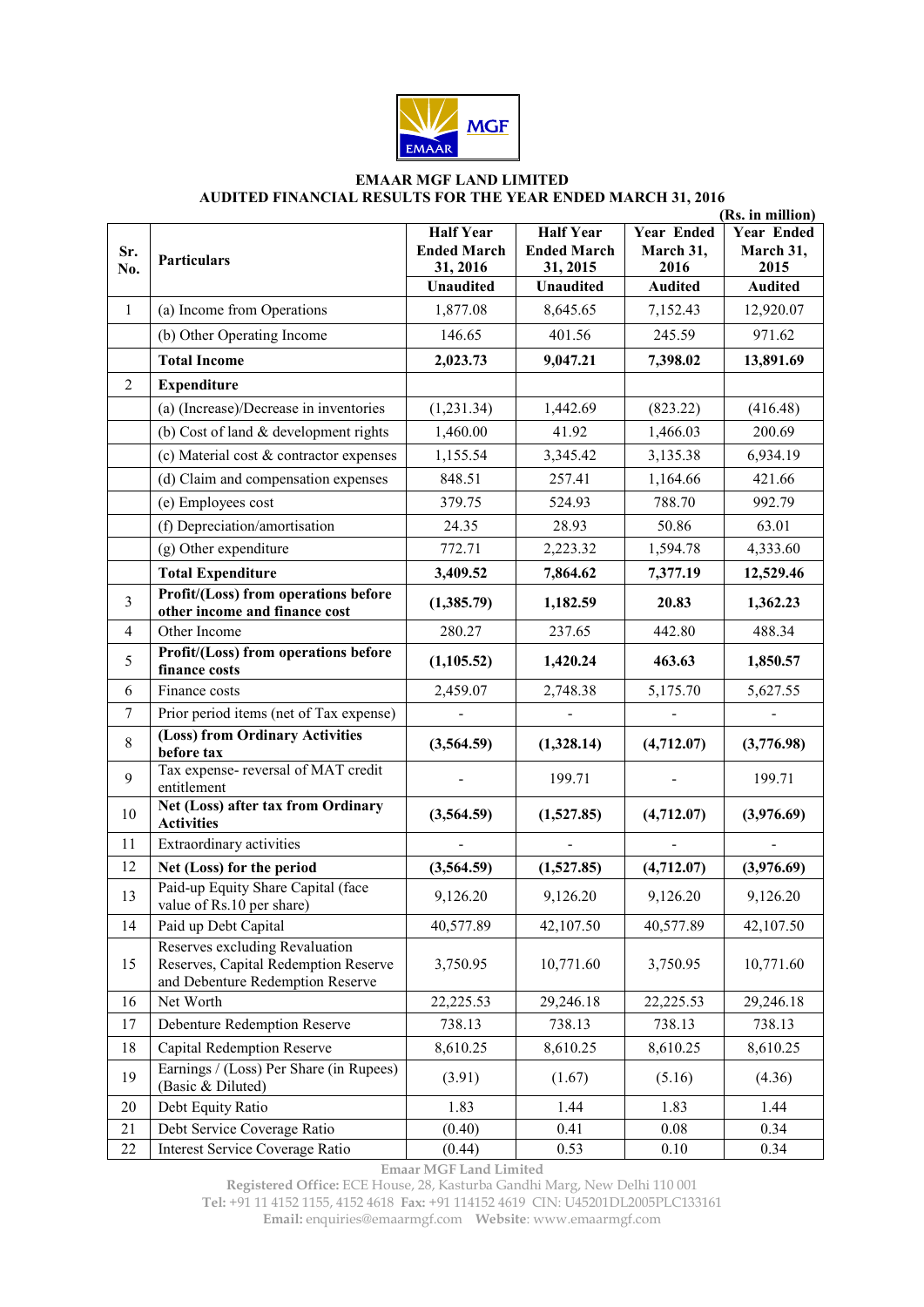

## **Notes:**

- 1. The above financial results have been reviewed by the Audit Committee and approved by the Board of Directors of the Company at their meeting held on 25 May 2016.
- 2. The non-convertible debentures are secured by an adequate asset cover.
- 3. Ratios have been computed as follows:
	- (i) Debt Equity Ratio =Paid up Debt Capital/Equity, where,

\* Equity represents issued, subscribed and paid up share capital plus reserves and surplus (mentioned below)

\* Reserves and Surplus includes Capital reserve, Capital redemption Reserve, Debenture redemption reserve, Securities premium account and (Deficit)/Surplus in Statement of Profit and Loss.

\* Paid up Debt Capital represents secured loans and unsecured loans excluding deferred payment liabilities.

- (ii) Interest Service Coverage ratio = Earnings before finance costs, tax and depreciation / finance costs.
- (iii) Debt Service Coverage ratio = Earnings before finance costs, tax and depreciation / [finance costs + net principal repayment of paid debt capital during the period/year].
- (iv) Net worth = Share Capital + Reserves  $\&$  Surplus
- 4. Additional disclosures as per Regulation 52(4) of SEBI (LODR) Regulations, 2015

| S.No.          | <b>Particulars</b>                                                                     | <b>Credit Rating</b>                           | Principal                                                                                |                         | <b>Interest</b>             |                                             |
|----------------|----------------------------------------------------------------------------------------|------------------------------------------------|------------------------------------------------------------------------------------------|-------------------------|-----------------------------|---------------------------------------------|
|                |                                                                                        |                                                | <b>Previous due</b><br>date                                                              | <b>Next due</b><br>date | <b>Previous due</b><br>date | Next due date                               |
| 1              | 5,750 (13%)<br>Secured<br>Redeemable<br>Non-<br>convertible<br>debentures              | <b>CARE B</b>                                  | 31 Mar 2016 (not<br>paid)                                                                | Not applicable          | 31 Mar 2016<br>(paid)       | Immediate,<br>since principal<br>is overdue |
| $\overline{2}$ | 22,600<br>$(13.90\%)$<br>Secured<br>Redeemable<br>Non-<br>convertible<br>debentures    | <b>CARED</b><br>revised from<br><b>CARE BB</b> | Not applicable                                                                           | 31 May 2017             | 30 Sep 2014<br>(paid)       | 30 Sep 2016                                 |
| 3              | $6,000$ (Zero<br>Coupon)<br>Secured<br>Redeemable<br>Non-<br>convertible<br>debentures | <b>ICRAD</b><br>revised from<br><b>ICRA B</b>  | At monthly rest.<br>Installments due<br>on or after 31 Jul<br>2015 remain in<br>arrears. | 30 Apr 2016             | Not applicable              | Not applicable                              |

Note: Due dates disclosed above are after considering extensions granted by the debenture holders.

**Emaar MGF Land Limited Registered Office:** ECE House, 28, Kasturba Gandhi Marg, New Delhi 110 001 **Tel:** +91 11 4152 1155, 4152 4618 **Fax:** +91 114152 4619 CIN: U45201DL2005PLC133161 **Email:** enquiries@emaarmgf.com **Website**: www.emaarmgf.com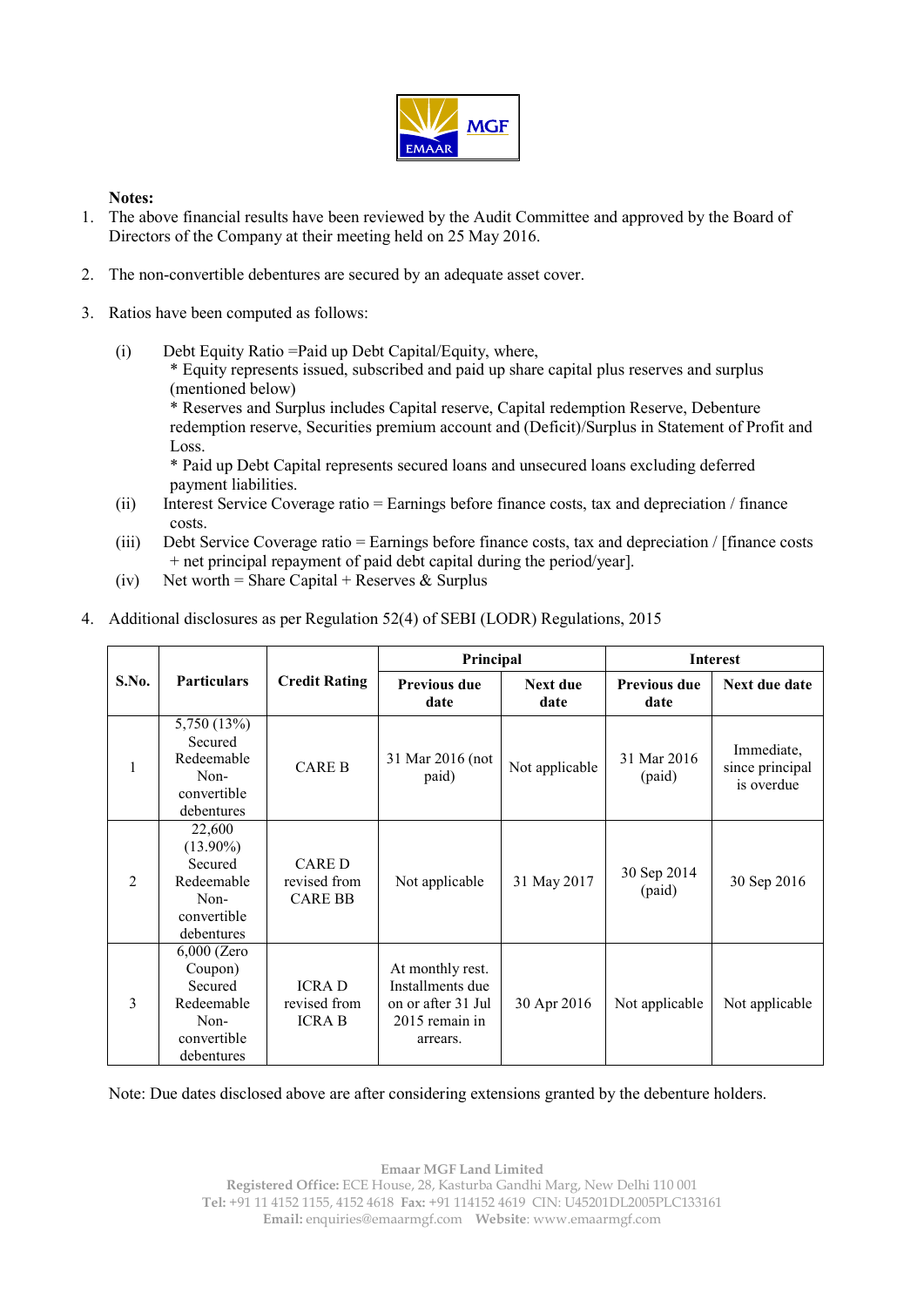

- 5. One of the subsidiaries of the Company, Emaar MGF Construction Private Limited (the "Subsidiary") is undergoing certain litigations/disputes in relation to the Commonwealth Games Village Project, 2010 developed by it. The Company has investments in the equity share capital of the said subsidiary company aggregating to Rs. 603.53 million and has advances recoverable aggregating to Rs. 2,098.40 million from the Subsidiary. The Company has also given commitment for support in case of unfavorable outcome to the Subsidiary in respect of any of the litigations / disputes. The management is hopeful of favorable outcome of various sub-judice matters. The auditors have expressed an emphasis of matter on the same.
- 6. The Company, vide a Development Agreement dated November 3, 2006 (subsequently amended by the agreement dated July 25, 2007) entered into with Emaar Hills Township Private Limited ("EHTPL"), had undertaken the development of land in Hyderabad, which was sold to EHTPL by Andhra Pradesh Industrial Infrastructure Corporation through a duly registered Conveyance Deed dated December 28, 2005. The Company also, vide Assignment Deed dated November 3, 2006 entered into with Boulder Hills Leisure Private Limited ("BHLPL"), had undertaken the development and operation of a 'Golf Course' in Hyderabad. The Company, EHTPL and BHLPL have been subjected to litigations relating to the allegations of irregularities in allotment of project land, notice for termination of project, notice for termination of development agreement by one of the shareholders of the development partner, stoppage of registration of properties in the project, etc. Further, in one of the matters mentioned herein, Central Bureau of Investigation has filed charge sheets against various persons, including the Company, its former Managing Director and certain officers of the Company. Under the said matter, the Company has also received an attachment order of its certain properties from Directorate of Enforcement. The Company has recoverable assets and outstanding liabilities of Rs. 2,998.47 million and Rs. 1,789.60 million respectively and revenues recognised till date of Rs. 1,353.60 million (which has been realised in cash) relating to the said project. The matters mentioned herein are pending with judicial authorities at various levels. Based on the legal advices received and internal assessments, the management believes that the allegations/matters raised above are untenable and contrary to the factual position. The auditors have expressed an emphasis of matter on the same.
- 7. The Company has incurred a book loss of Rs. 4,712.07 million (previous year -Rs. 3,976.69 million) besides also incurring a cash loss primarily on account of finance costs. Further, as at March 31, 2016 the Company has debts of Rs. 3,469.91 million (previous year - Rs. 7,090.94 million) which are due for repayment in the next one year, in addition to principal liability of Rs. 5,326.27 million (previous year – Rs. 1,306.70 million) and interest liability of Rs. 1,932.11 million (previous year - Rs. 2,624.21 million) which is overdue and remains unpaid till date. Additionally, principal and interest on some of the loans/debentures which were due post March 31, 2016 has not yet been paid, besides breach in some of the technical/financial parameter. As per the present business plans the Company would (i) require additional capital either in the form of long term debts/equity and (ii) reschedule debt and interest obligations; for an aggregate of Rs. 19,750.00 million (previous year - Rs. 13,000.00 million) to be able to meet its financial obligations in the next one year. The management and the promoters of the Company have been exploring options for raising funds to meet the financial obligations of the Company and also are working with certain lenders to re-schedule the principal and interest payment terms in line with its expected cash flows. To facilitate the same, the Company and its promoters have also filed a Scheme of Arrangement before the Hon'ble High Court of Delhi for reorganising its business and demerging part of the same to a separate entity (refer note no. 8 below). The management also has considered the fact that the Company has significant asset base, including land inventories or land development rights, which can yield values in excess of their book values and can hence be used for raising additional capital, if and when required. In view of the same, the management of the Company is hopeful of generating sufficient cash flows in the future to meet the Company's financial obligations. Hence, these financial statements have been prepared on a going concern basis. The auditors have expressed an emphasis of matter on the same.